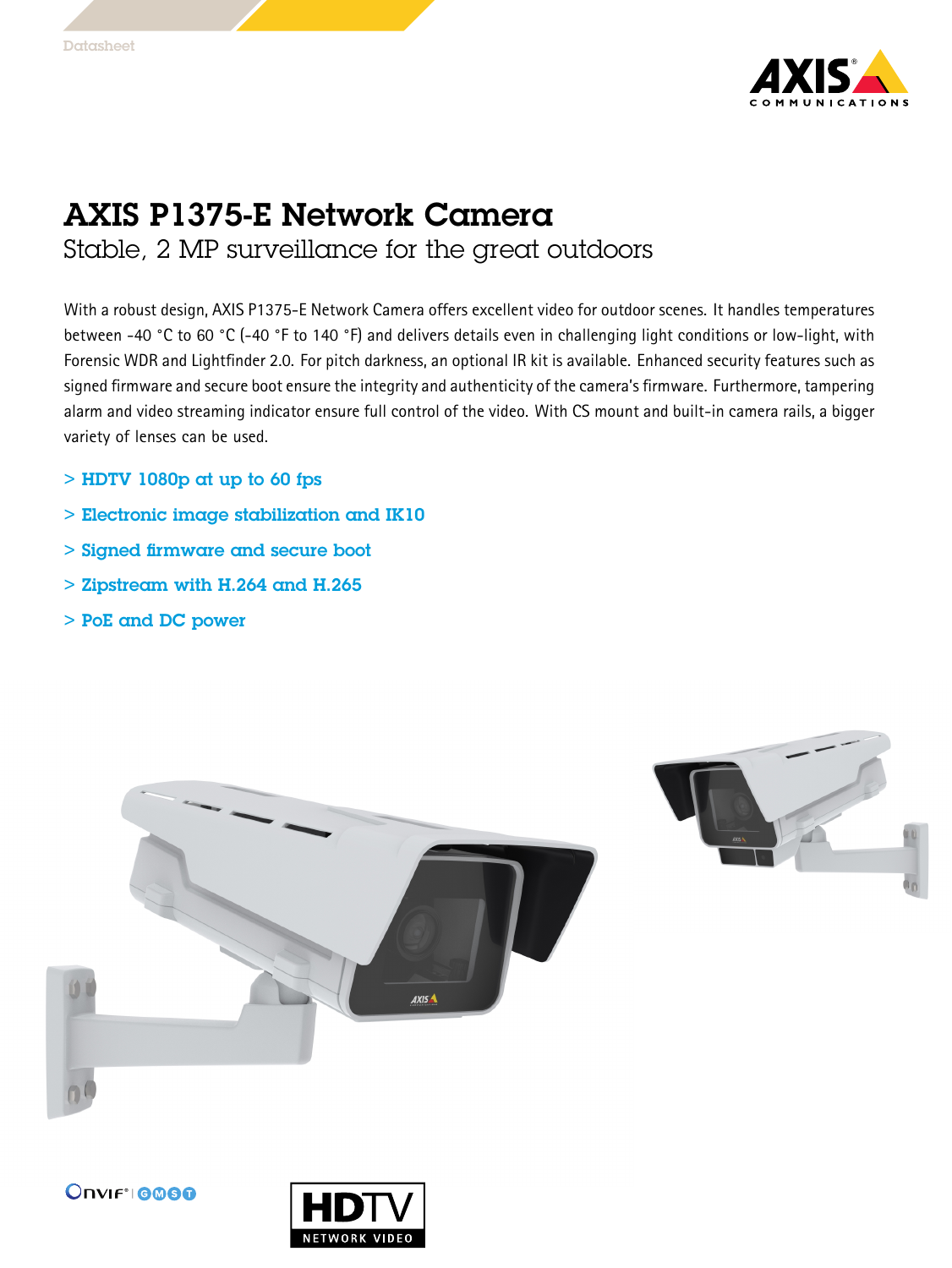## AXIS P1375-E Network Camera

| Camera                        |                                                                                                                                                                                                                                                                                                                                                                                                                                                                                                 |  |  |  |
|-------------------------------|-------------------------------------------------------------------------------------------------------------------------------------------------------------------------------------------------------------------------------------------------------------------------------------------------------------------------------------------------------------------------------------------------------------------------------------------------------------------------------------------------|--|--|--|
| Image sensor                  | 1/2.8" progressive scan RGB CMOS                                                                                                                                                                                                                                                                                                                                                                                                                                                                |  |  |  |
| Lens                          | Lens CS 2.8-8 mm F1.2 P-Iris 5 MP<br>With IK10 protection in the front window<br>Horizontal field of view: 107°-42°<br>Vertical field of view: 57°-24°<br>Without IK10 protection in the front window<br>Horizontal field of view: 124°-42°<br>Vertical field of view: 65°-24°                                                                                                                                                                                                                  |  |  |  |
| Day and night                 | Automatically removable infrared-cut filter                                                                                                                                                                                                                                                                                                                                                                                                                                                     |  |  |  |
| Minimum<br>illumination       | HDTV 1080p 25/30 fps with Forensic WDR and Lightfinder:<br>Color: 0.05 lux, at 50 IRE F1.2<br>B/W: 0.01 lux, at 50 IRE F1.2<br>HDTV 1080p 50/60 fps with Lightfinder:<br>Color: 0.10 lux, at 50 IRE F1.2<br>B/W: 0.02 lux, at 50 IRE F1.2<br>O lux with accessory IR illumination on (optional AXIS Fixed Box<br>IR Illuminator Kit A)                                                                                                                                                          |  |  |  |
| Shutter speed                 | WDR: 1/34500 s to 2 s<br>No WDR: 1/66500 s to 2 s                                                                                                                                                                                                                                                                                                                                                                                                                                               |  |  |  |
| System on chip (SoC)          |                                                                                                                                                                                                                                                                                                                                                                                                                                                                                                 |  |  |  |
| Model                         | ARTPEC-7                                                                                                                                                                                                                                                                                                                                                                                                                                                                                        |  |  |  |
| Memory                        | 1 GB RAM, 512 MB Flash                                                                                                                                                                                                                                                                                                                                                                                                                                                                          |  |  |  |
| Compute<br>capabilities       | Machine learning processing unit (MLPU)                                                                                                                                                                                                                                                                                                                                                                                                                                                         |  |  |  |
| Video<br>Video<br>compression | H.264 (MPEG-4 Part 10/AVC) Baseline, Main and High Profiles<br>H.265 (MPEG-H Part 2/HEVC)<br><b>Motion JPEG</b><br>Controllable frame rate and bandwidth                                                                                                                                                                                                                                                                                                                                        |  |  |  |
| Resolution                    | 1920x1080 (HDTV) to 160x90                                                                                                                                                                                                                                                                                                                                                                                                                                                                      |  |  |  |
| <b>Frame rate</b>             | Forensic WDR: 25/30 fps (50/60 Hz)<br>No WDR: 50/60 fps (50/60 Hz)                                                                                                                                                                                                                                                                                                                                                                                                                              |  |  |  |
| Video streaming               | Multiple, individually configurable streams in H.264, H.265, and<br>Motion JPEG<br>Axis Zipstream technology in H.264 and H.265<br>Controllable frame rate and bandwidth<br>VBR/ABR/MBR H.264/H.265<br>Video streaming indicator                                                                                                                                                                                                                                                                |  |  |  |
| Multi-view<br>streaming       | Up to 8 individually cropped out view areas                                                                                                                                                                                                                                                                                                                                                                                                                                                     |  |  |  |
| Image settings                | Saturation, contrast, brightness, sharpness, Forensic WDR: Up to<br>120 dB depending on scene, white balance, day/night threshold,<br>exposure mode, exposure zones, local contrast, tone mapping,<br>compression, orientation: auto, 0°, 90°, 180°, 270° including<br>Corridor Format, mirroring of images, dynamic text and image<br>overlay, privacy masks, defogging, electronic image stabilization,<br>barrel distortion correction, scene profiles: forensic, vivid, traffic<br>overview |  |  |  |
| Pan/Tilt/Zoom                 | Digital PTZ<br>Uploadable PTZ driver (Pelco D pre-installed)                                                                                                                                                                                                                                                                                                                                                                                                                                    |  |  |  |
| Audio                         |                                                                                                                                                                                                                                                                                                                                                                                                                                                                                                 |  |  |  |
| Audio streaming               | Two-way, full duplex                                                                                                                                                                                                                                                                                                                                                                                                                                                                            |  |  |  |
| Audio encoding                | AAC LC 8/16/32/48 kHz, G.711 PCM 8 kHz, G.726 ADPCM 8 kHz,<br>Opus 8/16/48 kHz, LPCM 8/16/32/48 kHz<br>Configurable bit rate                                                                                                                                                                                                                                                                                                                                                                    |  |  |  |
| Audio<br>input/output         | External microphone input, line input, digital input with ring<br>power, line output, automatic gain control                                                                                                                                                                                                                                                                                                                                                                                    |  |  |  |
| <b>Network</b>                |                                                                                                                                                                                                                                                                                                                                                                                                                                                                                                 |  |  |  |
| Security                      | Password protection, IP address filtering, HTTPS <sup>a</sup> encryption,<br>IEEE 802.1X (EAP-TLS) <sup>a</sup> network access control, digest<br>authentication, user access log, centralized certificate<br>management, brute force delay protection, signed firmware,<br>secure boot                                                                                                                                                                                                         |  |  |  |
| Supported<br>protocols        | IPv4, IPv6 USGv6, ICMPv4/ICMPv6, HTTP, HTTPS <sup>a</sup> , HTTP/2, TLS <sup>a</sup> ,<br>QoS Layer 3 DiffServ, FTP, CIFS/SMB, SMTP, mDNS (Bonjour),<br>UPnP™, SNMP v1/v2c/v3 (MIB-II), DNS/DNSv6, DDNS, NTP, RTSP,<br>RTP, SFTP, SRTP, TCP, UDP, IGMP, RTCP, ICMP, DHCPv4/v6, ARP,                                                                                                                                                                                                             |  |  |  |

SOCKS, SSH, LLDP, CDP, MQTT v3.1.1, Syslog, Link-Local address (ZeroConf)

| System integration                      |                                                                                                                                                                                                                                                                                                                                                                           |  |  |  |
|-----------------------------------------|---------------------------------------------------------------------------------------------------------------------------------------------------------------------------------------------------------------------------------------------------------------------------------------------------------------------------------------------------------------------------|--|--|--|
| Application<br>Programming<br>Interface | Open API for software integration, including VAPIX <sup>®</sup> and<br>AXIS Camera Application Platform, specifications at axis.com<br>AXIS Video Hosting System (AVHS) with One-Click Connection<br>One-click cloud connection<br>ONVIF <sup>®</sup> Profile G, ONVIF® Profile M, ONVIF® Profile S and<br>ONVIF <sup>®</sup> Profile T, specification at onvif.org       |  |  |  |
| Onscreen<br>controls                    | Electronic image stabilization<br>Day/night shift<br>Defogging<br>Wide dynamic range                                                                                                                                                                                                                                                                                      |  |  |  |
| Event triggers                          | Analytics, shock detection, open casing, edge storage events,<br>supervised external input, audio level, time scheduled<br>MQTT subscribe                                                                                                                                                                                                                                 |  |  |  |
| <b>Event actions</b>                    | File upload: FTP, SFTP, HTTP, HTTPS, network share and email<br>Notification: email, HTTP, HTTPS and TCP<br>External output activation<br>Video recording to edge storage, Play audio clip<br>Pre- and post-alarm video buffering<br>PTZ preset, Guard tour, Overlay text<br>Day/Night switching, Status LED activation<br>MQTT publish<br>Send SNMP trap                 |  |  |  |
| Data streaming                          | Event data                                                                                                                                                                                                                                                                                                                                                                |  |  |  |
| <b>Built-in</b><br>installation aids    | Focus assistant, pixel counter, remote back focus, autorotation,<br>remote focus and zoom and with optional i-CS lens.                                                                                                                                                                                                                                                    |  |  |  |
| Analytics                               |                                                                                                                                                                                                                                                                                                                                                                           |  |  |  |
| AXIS Object<br>Analytics                | Object classes: humans, vehicles<br>Trigger conditions: line crossing, object in area<br>Up to 10 scenarios<br>Metadata visualized with color-coded bounding boxes<br>Polygon include/exclude areas<br>Perspective configuration<br><b>ONVIF Motion Alarm event</b>                                                                                                       |  |  |  |
| <b>Applications</b>                     | Included<br>AXIS Object Analytics, AXIS Video Motion Detection,<br>AXIS Motion Guard, AXIS Fence Guard, AXIS Loitering Guard,<br>active tampering alarm, audio detection<br>Supported<br>AXIS Live Privacy Shield, AXIS Perimeter Defender<br>Support for AXIS Camera Application Platform enabling<br>installation of third-party applications, see <i>axis.com/acap</i> |  |  |  |
| General                                 |                                                                                                                                                                                                                                                                                                                                                                           |  |  |  |
| Casing                                  | IP66-, IP67- and NEMA 4X-rated, IK10 impact-resistant polymer<br>enclosure with aluminium base and intrusion alarm switch<br>Weathershield with black anti-glare coating<br>Color: White NCS S 1002-B                                                                                                                                                                     |  |  |  |
| Sustainability                          | PVC free                                                                                                                                                                                                                                                                                                                                                                  |  |  |  |
| Power                                   | 12-28 V DC, max 9.7 W, typical 5.3 W<br>Power over Ethernet (PoE) IEEE 802.3af/802.3at Type 1 Class 3,<br>max 10.3 W, typical 5.9 W<br>With AXIS Fixed Box IR Illuminator Kit A: 12–28 V DC, max<br>19.7 W, typical 5.3 W<br>Power over Ethernet (PoE) IEEE 802.3af/802.3at Type 2 Class 4,<br>max 20.3 W, typical 5.9 W<br>Power redundancy                              |  |  |  |
| <b>Connectors</b>                       | RJ45 10BASE-T/100BASE-TX/1000BASE-T<br>I/O: 6-pin 2.5 mm terminal block, for 2 supervised alarm inputs<br>and 2 outputs<br>RS485/RS422, 2 pcs, 2 pos, full duplex, terminal block<br>3.5 mm mic/line in, 3.5 mm line out<br>i-CS connector (compatible with P-Iris and DC-iris)<br>IR illuminator connector                                                               |  |  |  |
| Storage                                 | Support for microSD/microSDHC/microSDXC card<br>Support for SD card encryption (AES-XTS-Plain64 256bit)<br>Support for recording to network-attached storage (NAS)<br>For SD card and NAS recommendations see axis.com                                                                                                                                                    |  |  |  |